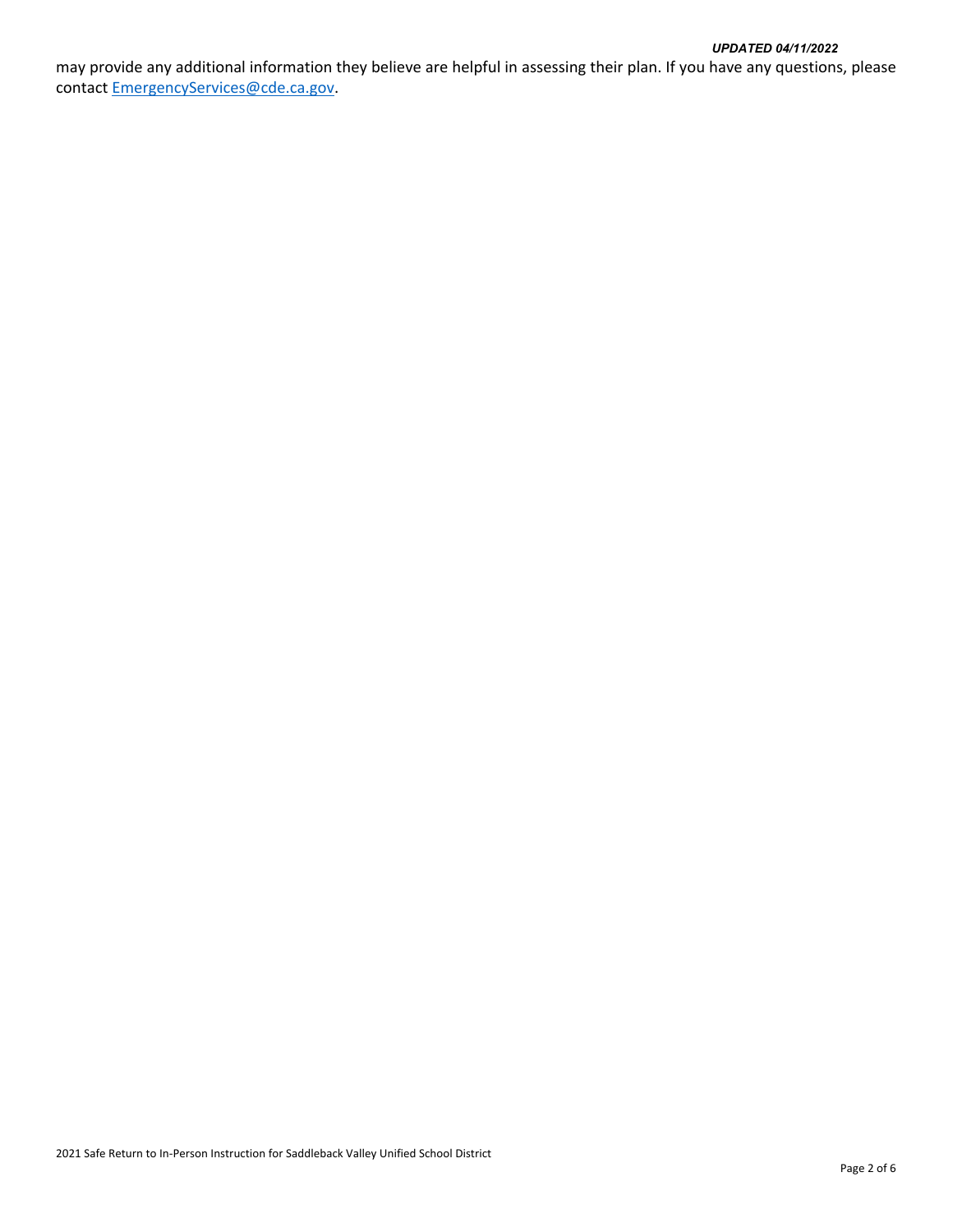# **LEA Plan for Safe Return to In-Person Instruction and Continuity of Services**

# LEA Name: Saddleback Valley Unified School District

Option for ensuring safe in-person instruction and continuity of services: has developed a plan

1. Please choose one:

 $x$  The LEA had a plan, as of March 11, 2021, that is already compliant with the ARP statute and will review and, as appropriate, revise it every six months to take into consideration the additional requirements of the IFR; or

**NOTE: If your LEA already has a compliant plan as of March 11, 2021, and has assured such by checking the box above, then you may skip questions 2-4 and complete the Assurance and Contact sections.**

The LEA has amended/created a plan compliant with the IFR using this template and has posted/will post it within 30 days of completing the ESSER III Assurances.

**NOTE: If checking the box above that you are using this template to meet the 30 day plan requirements, you must respond to each question in the template.**

Please note whether the LEA has a compliant plan and include a link to the plan, or acknowledge that the LEA is submitting a new plan and will post it within 30 days of receiving funds.

[https://drive.google.com/file/d/1iknkgiNnS5-HsP2dAljXIMjVgem\\_180o/view?usp=sharing](https://drive.google.com/file/d/1iknkgiNnS5-HsP2dAljXIMjVgem_180o/view?usp=sharing)

2. The LEA will maintain the health and safety of students, educators, and other school and LEA staff, and the extent to which it has adopted policies, and a description of any such policies, on each of the CDC's safety recommendations, including: universal and correct wearing of masks; modifying facilities to allow for physical distancing; handwashing and respiratory etiquette; cleaning and maintaining healthy facilities, including improving ventilation; contact tracing in combination with isolation and quarantine, in collaboration with the State, local, territorial, or Tribal health departments; diagnostic and screening testing; efforts to provide vaccinations to school communities; appropriate accommodations for children with disabilities with respect to health and safety policies; and coordination with State and local health officials.

Describe how the LEA will maintain, or continue to maintain, health and safety policies and procedures. Include a description of any adopted policies and procedures regarding the CDC's safety recommendations (or available LEA website links to such policies). Include descriptions of appropriate accommodations adopted and coordination efforts conducted with outside State and local health officials. Please include or describe current public health conditions, applicable State and local rules and restrictions, and other contemporaneous information that informs your decision-making process.

Saddleback Valley Unified School District welcomed students, families, and employees back to the 2021-22 school year! We are so excited to open school with all students on campus for in-person learning. The health and safety of SVUSD students, staff, and the community is of the highest priority to the District. The District continues to follow the guidance issued by the California Department of Public Health (CDPH) and Orange County Health Care Agency (OCHCA). The information in this handbook reflects current guidance and will be updated as the situation evolves.

#### SCHOOLS AND CLASSROOMS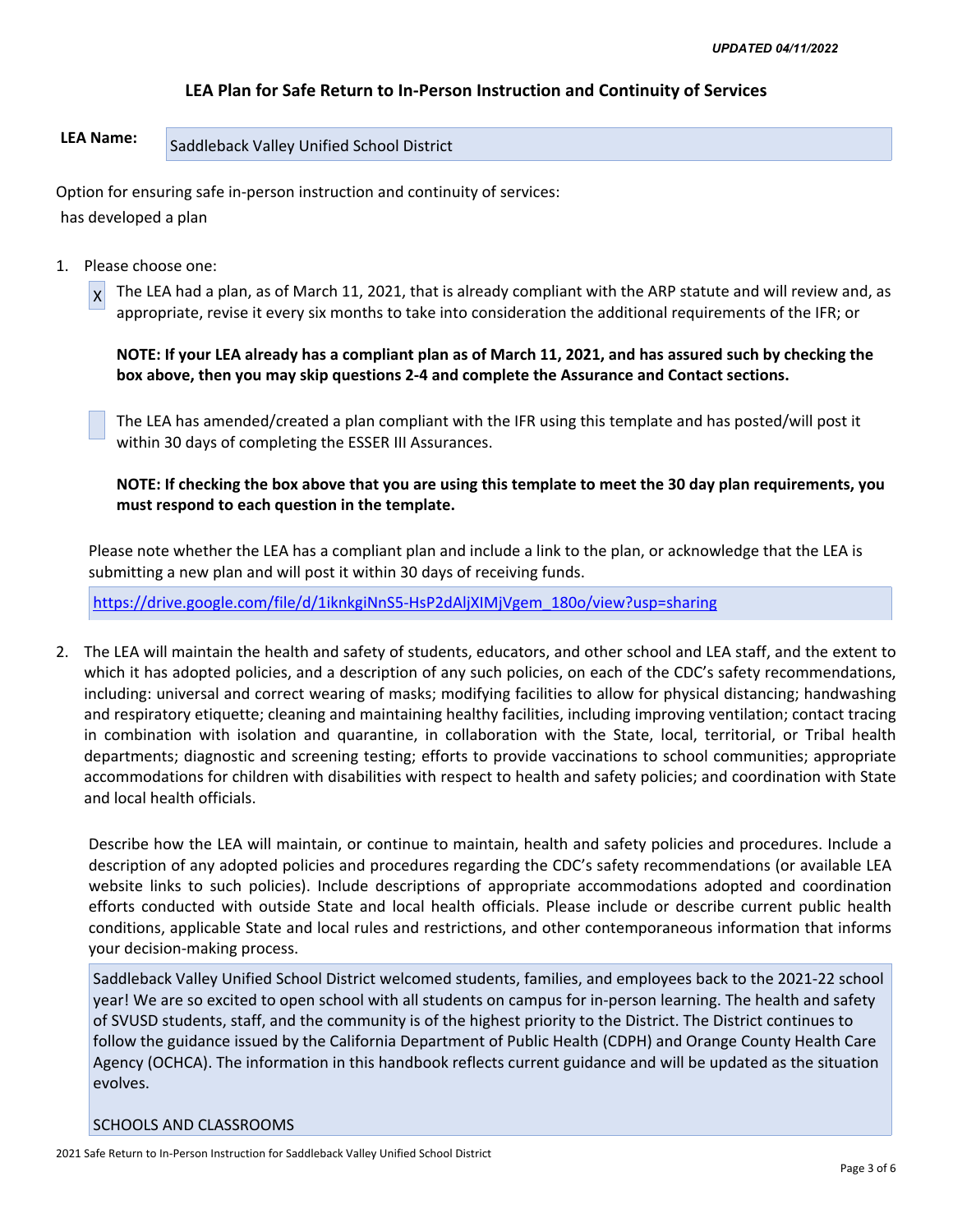# Masks

The District continues to follow CDPH guidance regarding face coverings. At this time masks are not required on school campuses, but individuals may wear a mask if they would like. Masks are available for students, employees, and visitors at the main office and in classrooms.

# Physical Distancing

Physical distancing is not required when other mitigation strategies are implemented. These strategies include (but are not limited to) hand hygiene, frequent cleaning, and ventilation.

# Washing Hands and Hand Sanitizer

Students should wash their hands or use hand sanitizer when entering the classroom. Hand sanitizer is available in every classroom, office space, and throughout campuses. Hand washing and hand sanitizing stations are available outside on all campuses.

Hand sanitizer is available in each classroom. Also, sites are placing sanitizing carts around campus to provide students additional areas to clean their hands.

# Student Drop Off/Pick Up

To limit the risk of COVID-19, visitors are limited on school campuses. Areas for parents and guardians to drop off and pick up their child are designated on elementary school campuses.

# Outdoor Learning

Classes may use outdoor spaces throughout campus.

# Meal Service

Elementary Schools: Breakfast and lunch will be served daily. All students are eligible for free breakfast and lunch. Items will be individually packaged, but students will be provided a selection of choices daily.

Students participating in Independent Study through the SVUSD Virtual Academy can pick up meals through the District Grab-and-Go meal service. This service will continue to run as it has for the last year. Details on dates and times for the Grab-and-Go services for the new school year are forthcoming.

# **CLEANING**

# Cleaning During the Day

Custodial staff utilizes a punch list to clean and sanitize the campus throughout the day. Bathrooms will be sanitized multiple times during the day as well touchpoints such as door handles and pushes, banisters, outdoor seating, and more. Sign off sheets are kept in the main office indicating when areas were cleaned.

# Cleaning at the End of the Day

Each evening, custodians using electrostatic sprayers sanitize classrooms, restrooms, office spaces, and outdoor areas. The sprayers utilize a FDA approved chemical to kill coronavirus and other contaminants. There is no need to wipe down surfaces after spraying, providing custodial staff time to sanitize the entire campus.

# Electrostatic Sprayer

The District uses electrostatic sprayers with an EPA approved disinfectant for our facilities including the classrooms. The electrostatic charge of the sprayer allows the disinfectant droplets to attract to the surface rather than float in the air. No wiping down of surfaces is needed after the spray.

Heating, Ventilation, and Air Conditioning (HVAC)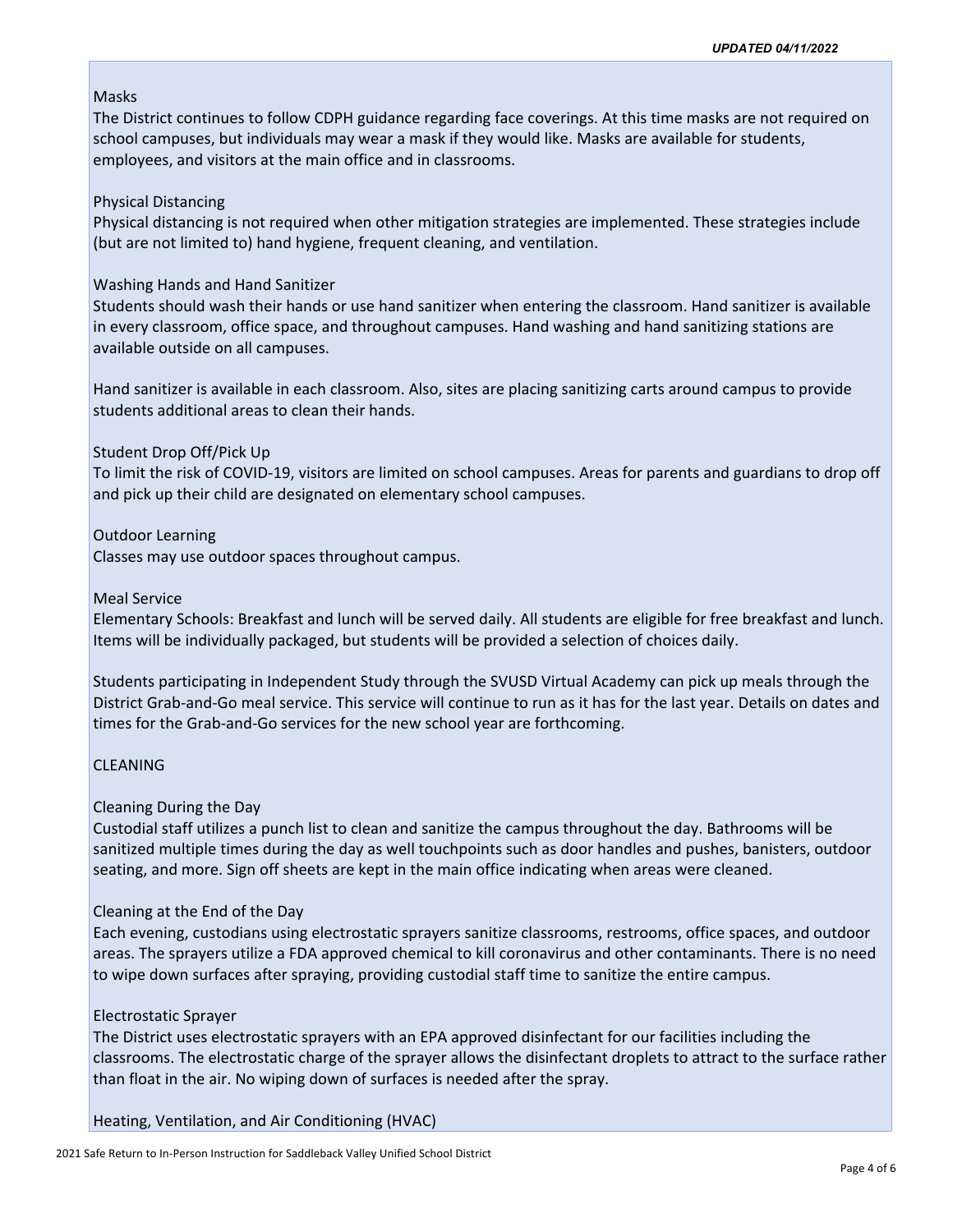In compliance with CDC guidelines, SVUSD completes the following HVAC work and continues to upkeep units in accordance with CDC guidelines.

- Replace filters in all HVAC equipment twice per year. The filter type and size depends upon the HVAC equipment.
- Adjusted fresh air intake.
- Adjusted run time to 2 hours prior to school beginning through 2 hours after school dismissal.
- Install HEPA air purifiers with medical grade filtration (capturing 99.97% of air particles including those carrying COVID-19) in classrooms, MPRs, libraries, and offices.
- New HVAC units are being installed where needed throughout the District.

# Air Purifiers

HEPA air purifiers with medical grade filtration (capturing 99.97% of air particles including those carrying COVID-19) were distributed to school sites for every classroom, multi-purpose rooms, libraries, and offices. The purifiers are in all classrooms, offices, meeting spaces, etc. Teachers and staff can turn them on every morning by pressing the power button on top and setting the timer for 8 hours to run throughout the day.

3. The LEA will ensure continuity of services, including but not limited to services to address students' academic needs and students' and staff social, emotional, mental health and other needs, which may include student health and foodservices.

Describe how the LEA will ensure continuity of services in case isolation, quarantine, or future school closures are required, including how the LEA will meet the needs of students with disabilities and English learners.

For all cases of isolation and quarantine, families are provided the option to elect participation in short term Independent Study. During that time, they are provided access to a teacher or counselor at specific days/times during the week.

For students with disabilities, if instruction, services, or both, cannot be provided to Student, either at school or in person for more than 10 school days due to one or more emergency conditions as defined by Education Code § § 46392(a) and 41422(a), Student's IEP services will be provided to the extent practicable, taking into consideration Student's unique circumstances, the specific emergency circumstance(s), District policy, and federal, state and local orders. Each student's IEP details the services that would be provided in those conditions.

4. The LEA sought public comments in the development of its plan and took those comments into account in the development of its plan.

Describe the LEA's policy or practice that provided the public with an opportunity to provide comments and feedback and the collection process. Describe how any feedback was incorporated into the development of the plan.

From the emergency closure during Spring 2020 and throughout the 2020-2021 school year, the Saddleback Valley Community provided input through various surveys and preferences for learning options. Our community desired all of our schools to be open for full-time in-person instruction five days a week and provide opportunities for distance learning program for those families that were not comfortable returning to full-time in person instruction. All developed procedures and protocols are in accordance with Orange County Health Agency, California Department of Public Health, and/or Center for Disease Control and Prevention (whichever is more restrictive).

In addition, the LEA provides the following assurances: